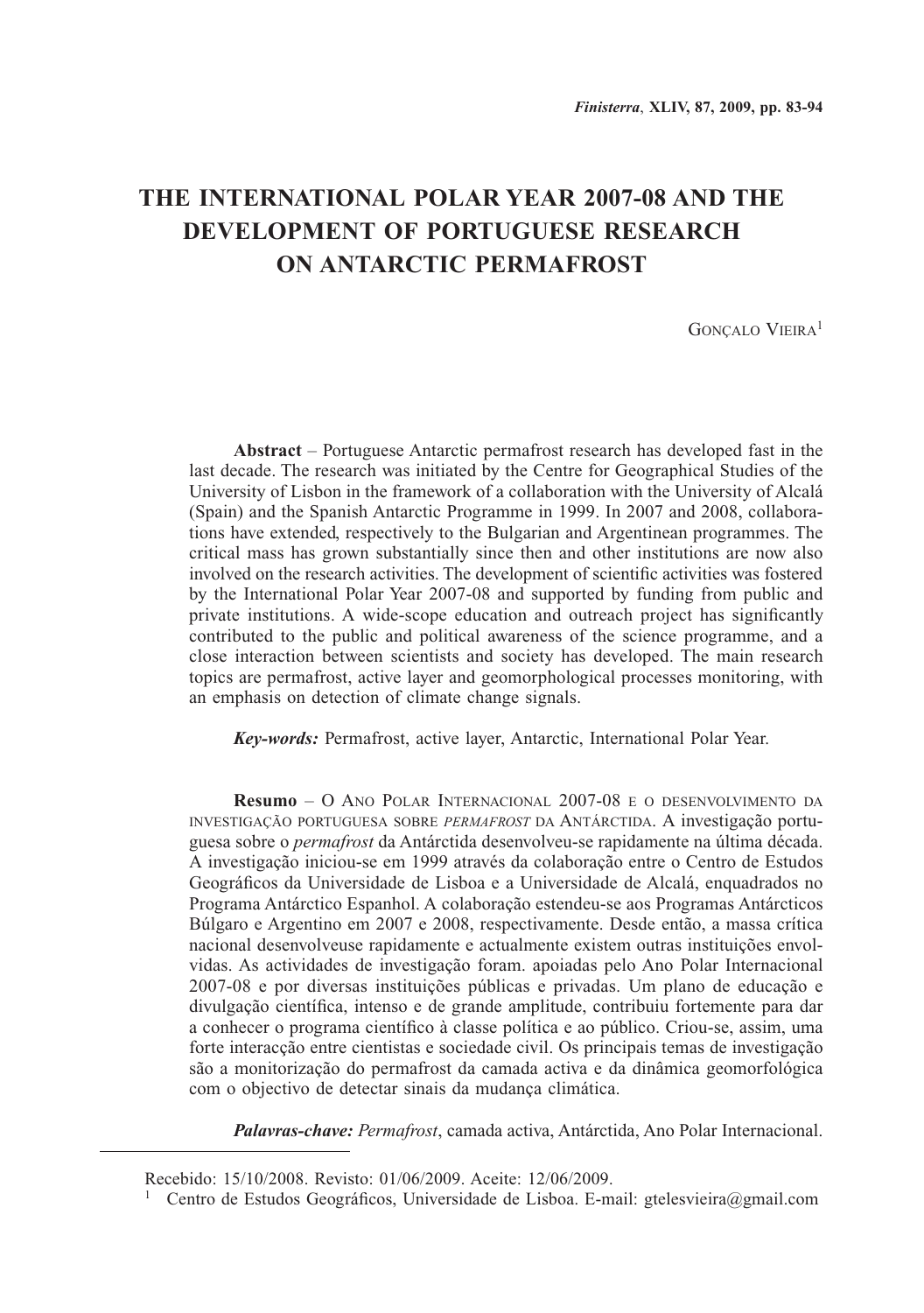**Résumé** – L'année Polaire Internationale 2007-08 et le développement des recherches portugaises sur le *permafrost* dans l'Antarctique**.** Ces recherches ont commencé en 1999, par la collaboration entre le Centre d'Études Géographiques de l'Université de Lisbonne (Portugal) et l'Université d'Alcalá (Espagne), dans le cadre du Programme Antarctique Espagnol. Elles se sont ensuite rapidement développées. En 2007, la collaboration a inclus le Programme Antarctique Bulgare et, en 2008, le Programme Antarctique Argentin. La participation portugaise s'est élargie par la collaboration de nouvelles institutions. Ces activités scientifiques ont reçu l'aide de l'Année Polaire Internationale 2007-08 et de diverses institutions publiques et privées. La mise en marche d'un large programme d'éducation et de vulgarisation scientifiques a fortement contribué à faire connaître et comprendre ces recherches à un large public et au monde politique, en créant d'actives interactions entre société civile et chercheurs. Les principaux thèmes de recherche sont : la surveillance du permafrost, de la couche active et des processus géomorphologiques, permettant de détecter les signes de modification climatique.

*Mots-clés: Permafrost*, couche active, Antarctique, Année Polaire Internationale.

#### I. INTRODUCTION

The development of periglacial research among Portuguese researchers was to a large extent promoted by Suzanne Daveau (1973, 1978) and later by António de Brum Ferreira (1981, 1985, 1993). Most of the research focused on the interpretation of slope deposits for their paleoenvironmental implications and only a few works have been conducted on the present-day periglacial environments of the Portuguese mountains (Vieira, 1996, Vieira, 1999, Vieira et al. 2003, 2004). Vieira e Cordeiro (1988), Ferreira et al. (2000) and Gómez Órtiz and Vieira (2006) provide overviews of the development of periglacial research in Portugal. This was the general framework when the first contacts with International Permafrost Association (IPA) were conducted in 1993, leading to the acceptance of Gonçalo Vieira in the Yellowknife Permafrost conference in 1998 as individual member and to the participation of Portuguese researchers in the Spanish conferences of the IPA (Andorra-1997, Albarracin-1999, Potes-2001, Segovia-2003 and Zaragoza/IAG-2005). The involvement with the Spanish IPA group resulted in new collaborations and was responsible for the widening of the research scope to the Antarctic. This occurred in the Spanish Antarctic campaign of 1999, following 2 years of collaboration between Miguel Ramos (University of Alcalá de Henares, Spain) and G. Vieira on ground temperature monitoring in the Serra da Estrela (Portugal). This campaign was especially important for it settled the roots for the development of contemporary permafrost research within the Portuguese science community.

# II. THE BEGGINING OF PORTUGUESE PERMAFROST RESEARCH IN THE ANTARCTIC

The main achievements of the 1999-2000 field season were the installation of two shallow boreholes for active layer monitoring in Livingston island, the collection of meteorological data during the summer and the detailed geomorphological survey of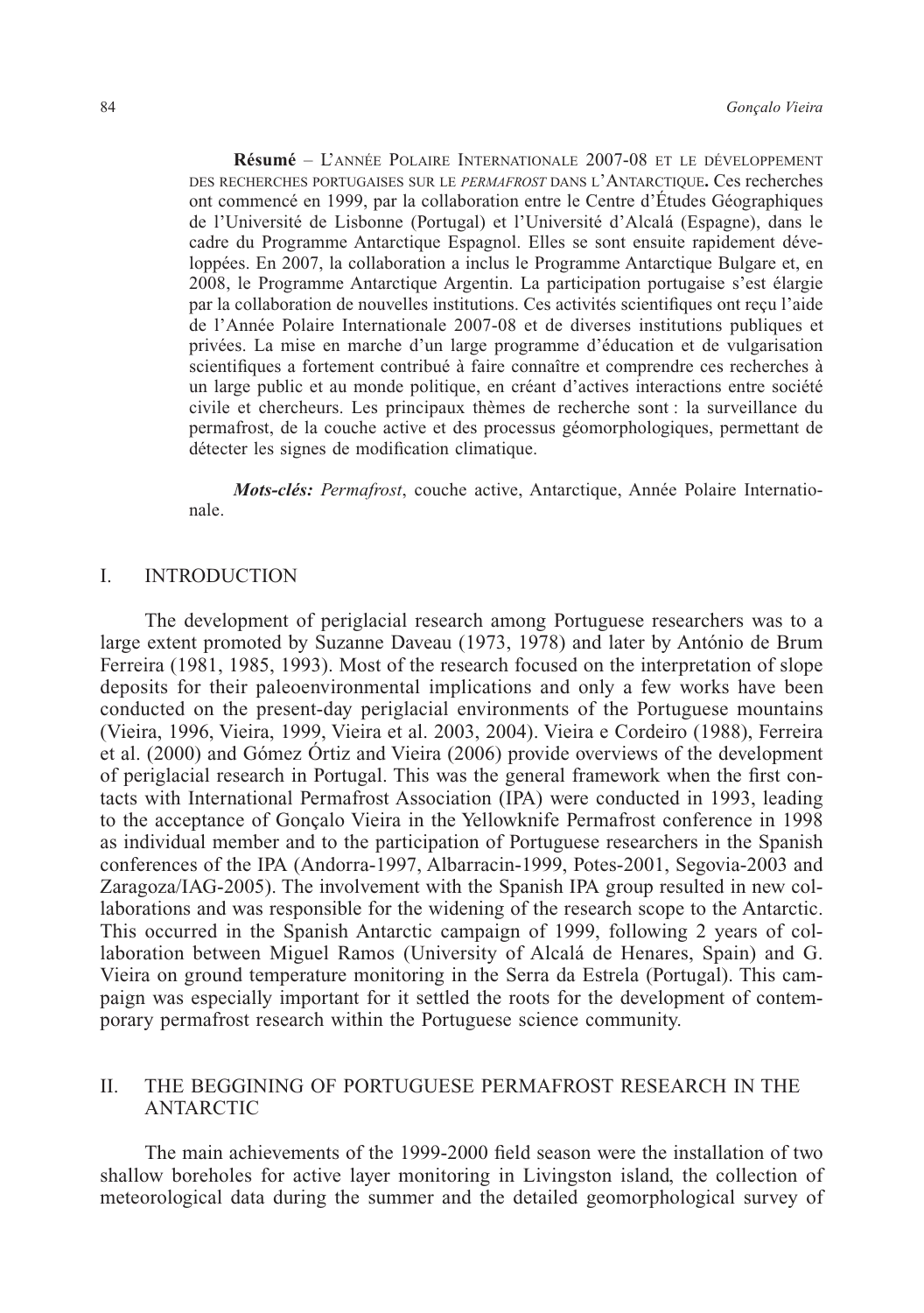NW Hurd Peninsula (fig. 1). Since then and until 2004, research was mainly related to data analysis in the framework of projects funded by the Spanish Antarctic Programme (Ramos et al, 2002; Ramos and Vieira, 2003; Vieira and Ramos, 2003).



Fig. 1 – Shallow borehole drilling for active layer monitoring at *Incinerador* site in Livingston island in January 2000. *Fig. 1 – Perfuração para monitorização da camada activa no sítio* Incinerador *na ilha Livingston em Janeiro de 2000.*

November 2004 was an important moment for the Antarctic permafrost research community with the participation in the National Science Foundation funded workshop on Antarctic Permafrost and Soils organized in Madison-Wisconsin (USA) by James Bockheim and the IPA. This meeting joined the main groups conducting permafrost research in the Antarctic and was the starting point for an International Polar Year 2007- 08 (IPY) Antarctic permafrost strategy. It allowed for the identification of the major needs for the development of permafrost science in the Antarctic and two IPY projects were born: Antarctic Permafrost, Soils and Periglacial Environments (ANTPAS), led by J. Boelhouwers and J. Bockheim, and Thermal State of Permafrost, an international network of permafrost observatories (TSP), led by J. Brown.

ANTPAS aims at improving the knowledge on active layer dynamics, permafrost mapping and soils and TSP focuses on the enlargement of the network of boreholes for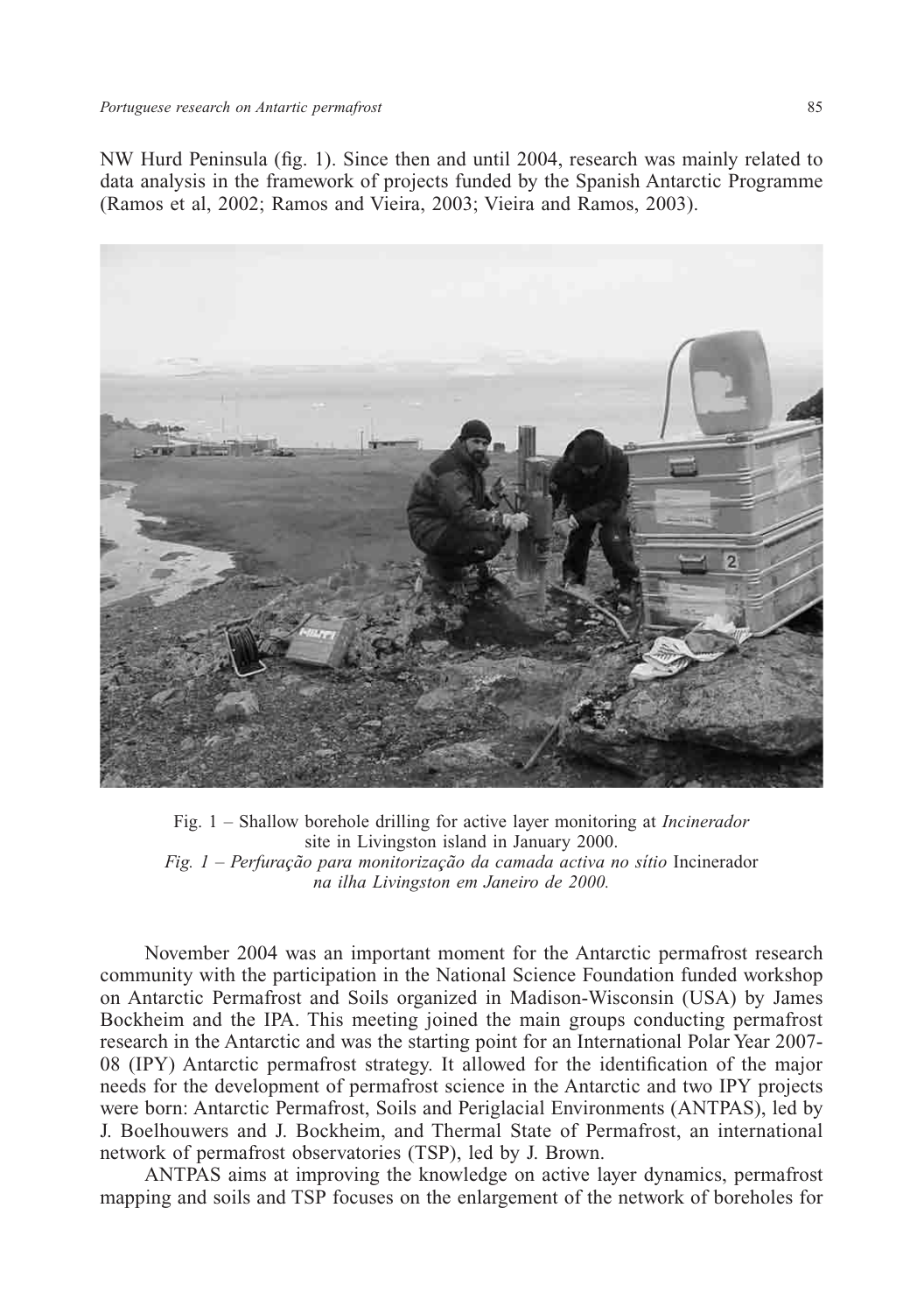permafrost monitoring and on obtaining a global snapshot of thermal state of permafrost during the IPY. One of the key study regions is the Antarctic Peninsula where Spanish and Portuguese have a considerable knowledge on permafrost conditions. The two projects and their integration within the IPY science program provided the perfect framework for developing an Iberian joint effort on Antarctic Peninsula permafrost monitoring. Following the guidelines of the two IPY projects, the Iberian group focused on installing long-term active layer monitoring sites in the South Shetlands, as well as a network of boreholes for monitoring permafrost temperatures.

The growth of permafrost research in Portugal was recognized in 2005 by the IPA and the country was accepted as Associate Member in the 2nd European Conference on Permafrost in Potsdam. This new status replaced the existing individual membership.

## III. THE CONSOLIDATION OF PORTUGUESE ANTARCTIC RESEARCH

The campaign of 2005-06 marked a new stage on Portuguese permafrost research. The project PERMAMODEL lead by M. Ramos was funded by the Spanish Antarctic Programme and a team including Gonçalo Vieira, Juan José Blanco (Alcalá, Spain), Stephan Gruber (Zurich, Switzerland) and Christian Hauck (Karlsruhe, Germany) travelled to Livingston and Deception islands with two main objectives: i) geophysical surveying of terrain characteristics in order to define the best sites for borehole drilling, and ii) installation of a CALM-S site in Deception island. Geophysical surveying included an extensive campaign of electrical resistivity tomography, refraction seismics as well as ground penetration radar (e.g. Hauck et al., 2007 – fig. 2). Reina Sofia hill (275m asl) in Livingston Island and Crater Lake (90m asl) were selected as the best sites for installing the permafrost boreholes. In the later a CALM-S site was installed.



Fig. 2 – Electrical resistivity surveying in Livingston island in January 2006. *Fig. 2 – Prospecção de resistividade eléctrica na ilha Livingston em Janeiro de 2006.*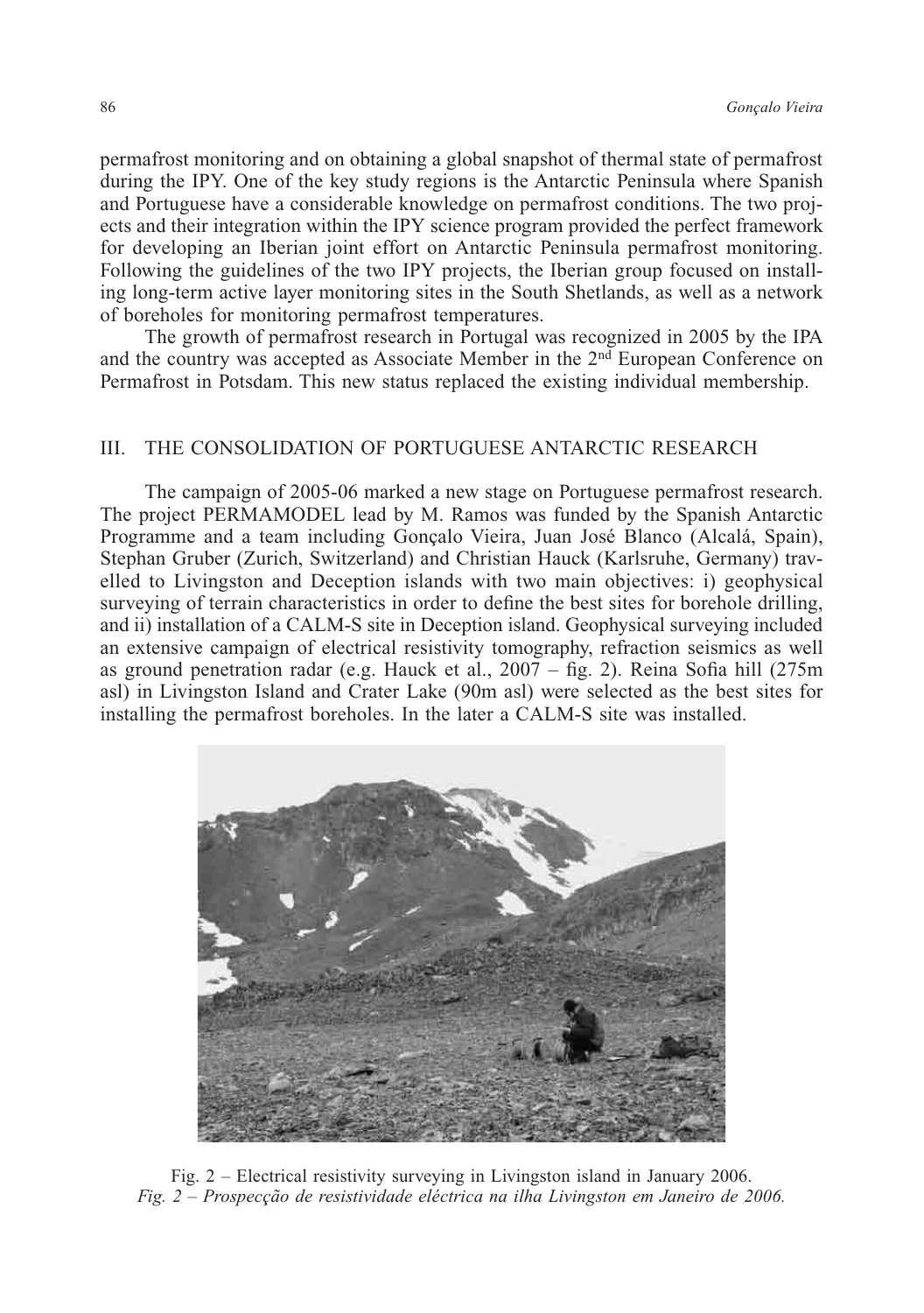In 2006 several CEG-UL researchers constituted an ad-hoc research group that also included Bs and Ms students. This group was named GIPCA – Research Group on Antarctic Permafrost and Climate Change and was of high importance since it allowed for implementing a common strategy for the development of Antarctic research activities.

The campaign of 2006-07 was funded by the PERMAMODEL project and included the participation of Mário Neves (Univ. Lisbon) and Miguel Angel Hidalgo and David Tomé (Univ. Alcalá) in Livingston and Deception Islands integrated in the Spanish Campaign. The main objectives were: i) installing new CALM-S sites in Collado Ramos and Reina Sofia hill (Livingston Island) and upgrading the Crater Lake CALM-S site, ii) installing a series of active layer monitoring boreholes (Crater Lake, Collado Ramos and Nuevo Incinerador), and iii) installing transverse micro-erosion meter sites for monitoring the erosive action of sea-ice on coastal platforms (TMEM). In the same season, Alexandre Trindade (Univ. Lisbon) participated in the Bulgarian Antarctic campaign in St. Kliment Ohridski station, Livingston Island. This was the first first campaign in the framework of the collaboration between the CEG-UL and the Bulgarian Antarctic Institute, having developed from initial contacts in January 2006. The objective was installing a new CALM-S site in the vicinity of the Bulgarian station and initiating the continuous monitoring of active layer temperatures.

In February 2007 the IPY started with an opening ceremony organized at the Pavilion of Knowledge in Lisbon by the Portuguese IPY Committee. The event counted with the participation of the Minister for Science, Technology and Higher Education, José Mariano Gago, as well as of the President of the national science funding agency (FCT), João Sentieiro. Permafrost has been highlighted with an invited talk by J. Bockheim.

In June 2007 the Portuguese group of the IPA organized in Guarda the 1st Iberian Congress of the IPA, an event that replaced the previous Spanish IPA conferences and that takes place every 2nd year. The conference was a success and the main results are presented in the current issue of Finisterra. Jerry Brown, President of the IPA, gave an invited talk, supporting the significance of the meeting and acknowledging its significance for the international permafrost science community.

## IV. PORTUGUESE FUNDING FOR ANTARCTIC RESEARCH

In 2007-08 the CEG-UL activities increased significantly with the maintenance of the collaboration with the Spanish and Bulgarian programmes and with the start of a new project with the Argentinean programme through a collaboration with Alberto Caselli (University of Buenos Aires). The main achievement during 2007 was obtaining for the first time national funding for the research activities. The *Programa Gulbenkian Ambiente* funded the project Permadrill-2007 (Permafrost drilling in the Maritime Antarctic), coordinated by G. Vieira, allowing to drill new permafrost boreholes that had been planned since 2004 (Hassler et al., 2009). The Permadrill-2007 campaign focused on drilling in Reina Sofia Hill and counted with the field participation of Vanessa Batista (Univ. Lisbon), David Tomé (Univ. Alcalá), Andreas Hassler (Univ. Zurich) and Patrick Blètry (Blètry AG drilling). There was an important logistical effort linked to this campaign, since for drilling 25 m deep 3 tons of equipment were needed at the drill site. The logistical support was funded by the Spanish Antarctic Programme, with the trans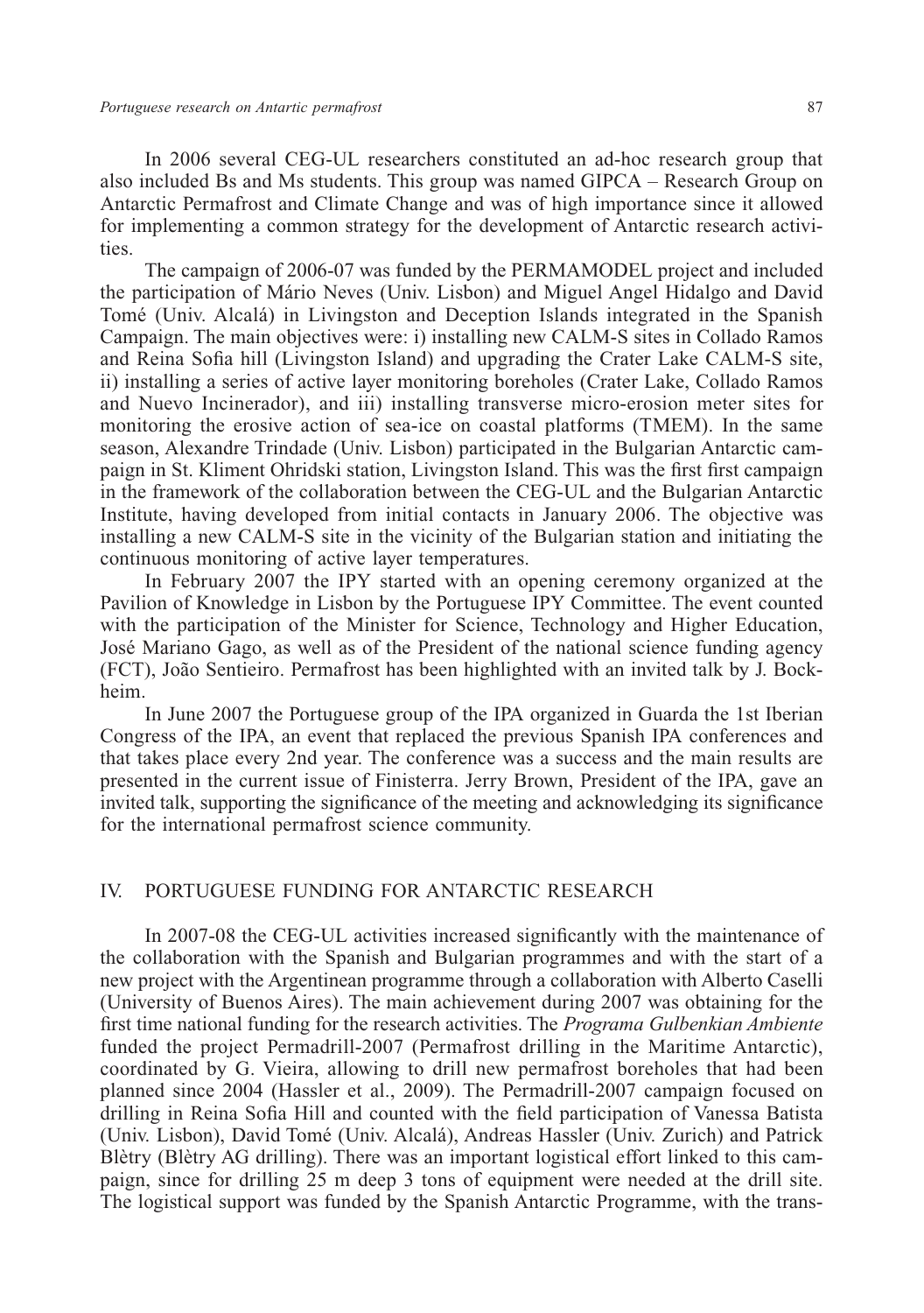portation of all the equipment from Europe in early September, its shipping in the Chilean ice-breaker *Viel* in Punta Arenas in December and the final transportation of the equipment to the top of Reina Sofia hill by helicopter in the second and final window of opportunity in late December 2007. The team arrived in January and drilled two new boreholes (25 and 15 m deep) near Reina Sofia hill, which were instrumented and are now important sites for the TSP programme (fig. 3). During the same campaign geophysical surveying was conducted, both in Livingston and Deception Island, as well as the maintenance and upgrading of the existing CALM-S sites. Fernando Santos (Centre of Geophysics, University of Lisbon) collaborated in the geophysical surveying campaign.



Fig. 3 – Drilling at Reina Sofia hill in Livingston island in January 2007 (photo: Vanessa Batista). *Fig. 3 – Perfuração no monte Reina Sofia na ilha Livingston em Janeiro de 2007 (fotografia: Vanessa Batista).*

Together with the Bulgarian Antarctic Institute and with the support of the Fundação para a Ciência e a Tecnologia, Hilti and Honda Portugal, the project SHALLOW-DRILL coordinated by G. Vieira, included the return of A. Trindade to St. Kliment Ohrdiski station. The main objective was the installation of new shallow boreholes using the lightweigth Hilti DD200 drill with diamond bit technology. The boreholes were installed near the CALM-S site in the vicinity of the Bulgarian Station and are 4 and 5 m deep (fig. 4).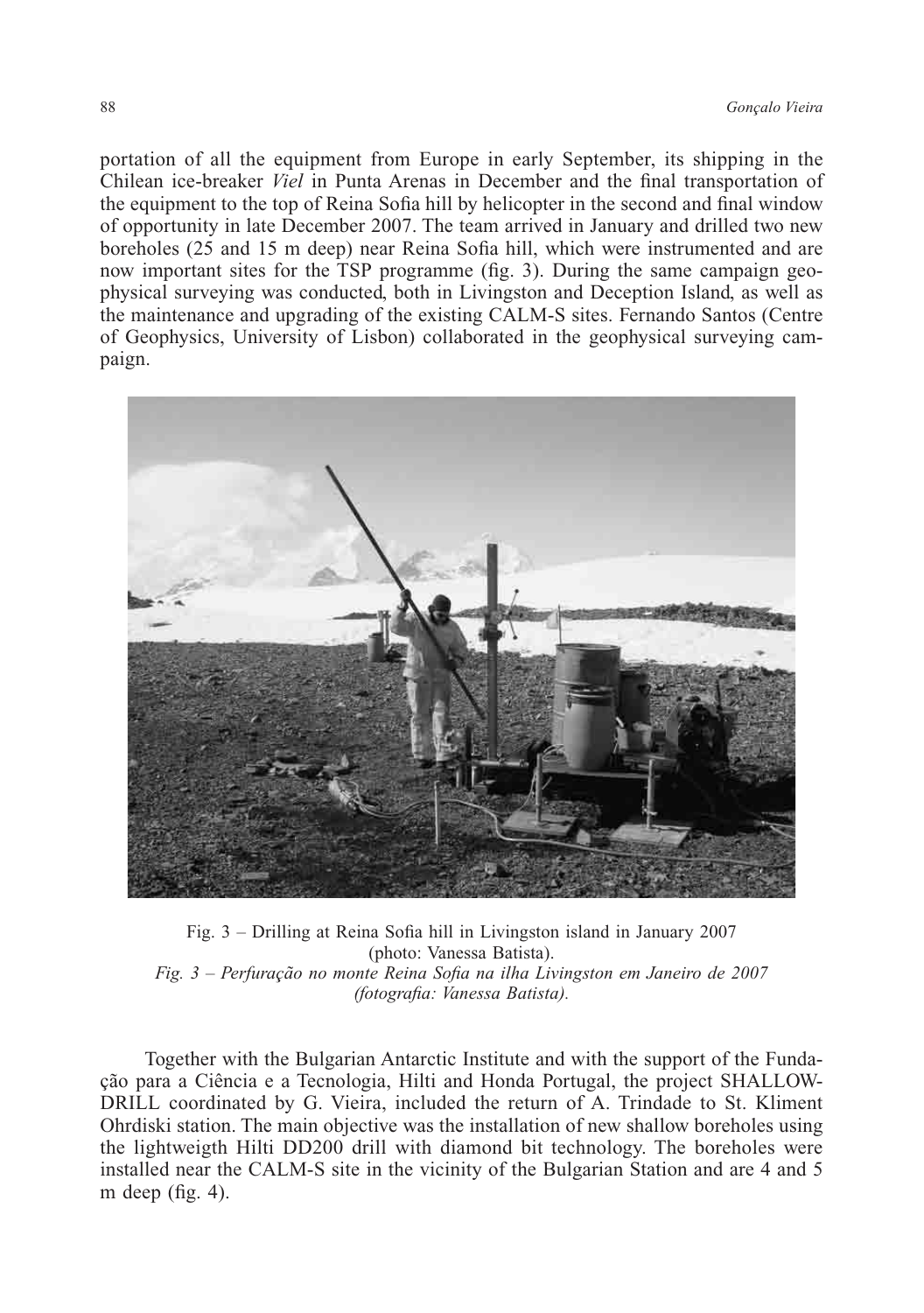

Fig. 4 – Drilling near the St. Kliment Ohridski station in January 2007 (photo: Patrick Blètry). *Fig. 4 – Perfuração próximo da base St. Kliment Ohridski em Janeiro de 2007 (fotografia: Patrick Blètry).*

The collaboration with the University of Buenos Aires focused on the contemporary geomorphological dynamics in Deception Island. Raquel Melo (Univ. Lisbon) participated in the Argentinean campaign together with A. Caselli and Horacio Tassone and the field work focussed on the detailed geomorphological mapping of the area between the Argentinean station Decepción and the Spanish station Gabriel de Castilla. The detailed field survey using GPS was complemented with the analysis of a high detail Quickbird image.

The success of the Portuguese Antarctic research lead in 2008 to the consolidation of GIPCA, and to its approval as a formal research group in the framework of the new CEG-UL structure, under the designation AntECC – Research Group on Antarctic Environments and Climate Change. In June 2008 the growth of Portuguese permafrost research was further recognized by the IPA and the Portuguese status at the IPA was raised to full membership at the Ninth International Conference on Permafrost in Fairbanks-Alaska. This achievement was also supported by the development of other national groups working, such as CERENA-IST on Martian geomorphology and IPIMAR on Arctic permafrost chemistry.

The campaign of 2008-09 was the first one in the framework of the Portuguese Polar Programme (ProPolar) implemented by the Portuguese Committee for the IPY and funded by the FCT in late 2007. The ProPolar funded 5 research projects from different fields that last for 2 to 3 years. Funding for permafrost research was integrated in the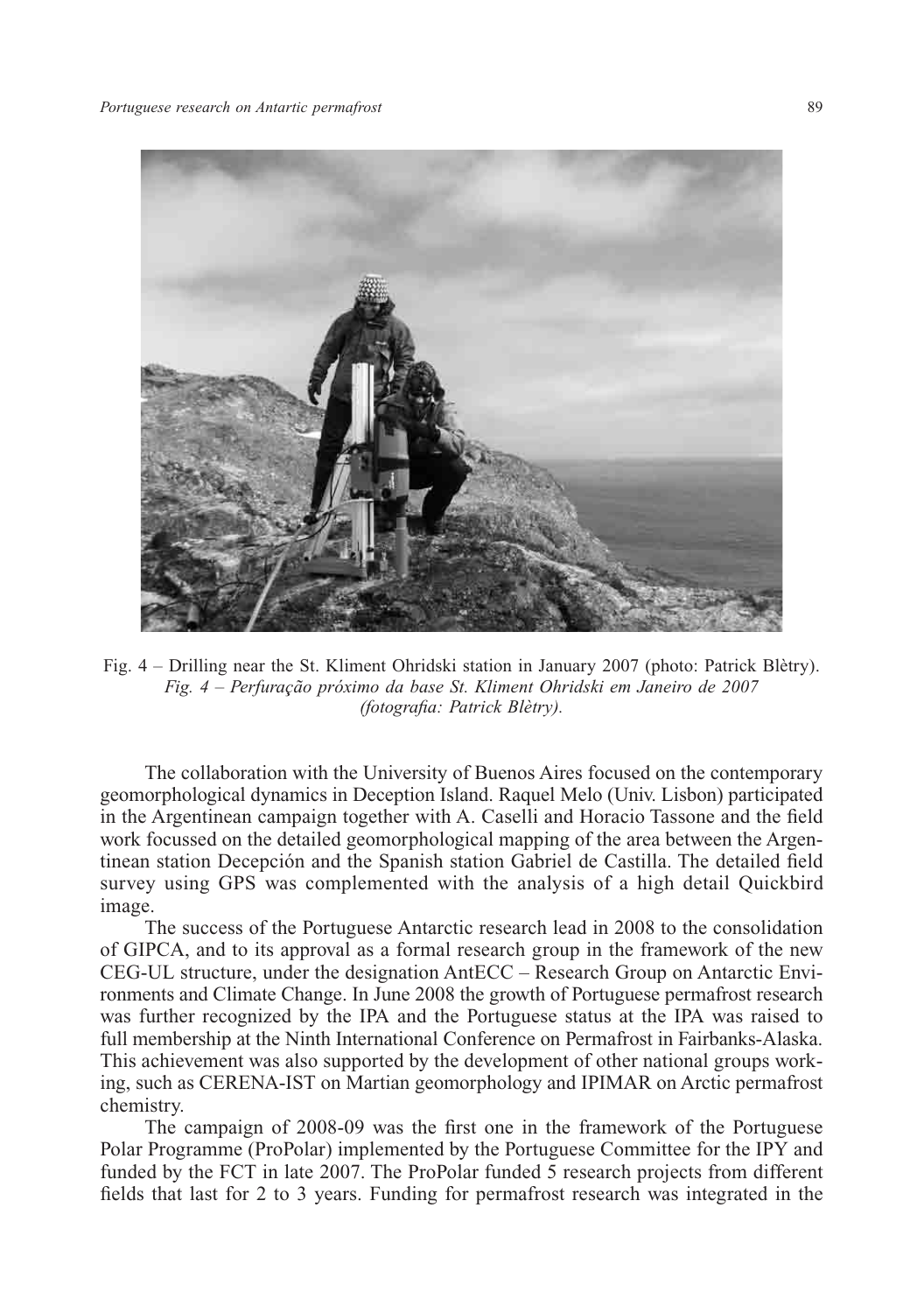scientific area *cryospheric sciences* proposed by the Portuguese Committee for the IPY in 2006 as one of the strategical themes for the development of Portuguese Polar Science (Xavier et al., 2006). In this framework, the project PERMANTAR (Permafrost and Climate Change in the Maritime Antarctic), coordinated by G. Vieira, started in March 2008 with the main objective to strengthen the permafrost and active layer monitoring network in Livingston and Deception islands, and also to implement geomorphic processes monitoring sites. The campaign included the participation of G. Vieira, integrated in the Spanish campaign, with Miguel Ramos and Miguel Angel de Pablo (Univ. Alcalá) in Deception and Livingston islands; A. Trindade and António Correia (Univ. Évora) in the Bulgarian campaign in Livingston island; and V. Batista and M. Neves, with H. Tassone and Ernesto Horne (Univ. Buenos Aires) in the Argentinean campaign in Deception island. This large campaign of the CEG-UL included also a cooperation in Deception island with David Gilichinsky, Nikita Demidov and Vasili Mironov (Russian Academy of Sciences). The main achievements of this campaign were: i) an 8m borehole and the installation of an automatic weather station near the Bulgarian Station, ii) three new 5m boreholes in Deception island, iii) installation of 5 geomorphic processes monitoring sites (rock glacier, solifluction and thermokarst) in Livingston and Deception islands, iv) setting up of a new CALM-S site in Irizar (Deception island), v) putting in place automatic time-lapse cameras for monitoring the snow cover and debris-flow/rock fall activity, vi) experimental installation of an electrical resistivimeter to monitor active layer evolution in Crater Lake (Deception Island), vii) electrical resistivity surveys in the vicinity of the Bulgarian station, and viii) setting up of a new TMEM site in Deception island.

# V. EDUCATION AND OUTREACH AND THE GROWTH OF PORTUGUESE PERMAFROST SCIENCE

A significant step for the success of the strategy for the development of Portuguese permafrost research was the linkage between scientists and society, through a comprehensive education and outreach programme. The roots for these activities were tested during the Antarctic campaign of 2005-06, when G. Vieira edited a daily field blog and answered questions from students directly from the Antarctic. The activity was a success and included coverage by TV and radio broadcasting with interviews from the field on a weekly basis, and also a videoconference event with kids on RTP2. After the campaign, several permafrost talks were presented at schools, an activity which also proved to be a large success.

In June 2006 Portuguese Polar researchers of the CEG-UL and of the Centre of Marine Sciences (Univ. Algarve), together with the Association of Teachers of Geography organized a series of educational events focusing on promoting the IPY and polar science. There were a series of science activities with a focus on marine biology and also on permafrost science. These gave origin to *Latitude60! Education for the Planet in the International Polar Year*, a project funded by the *Agência Ciência Viva* that become a large success and one of the main IPY education and outreach projects worldwide. Several of the activities were permafrost related and that contributed for the acknowledgement by the public and politicians of the importance of polar science, but also of permafrost science, as one of the polar disciplines conducted by Portuguese researchers.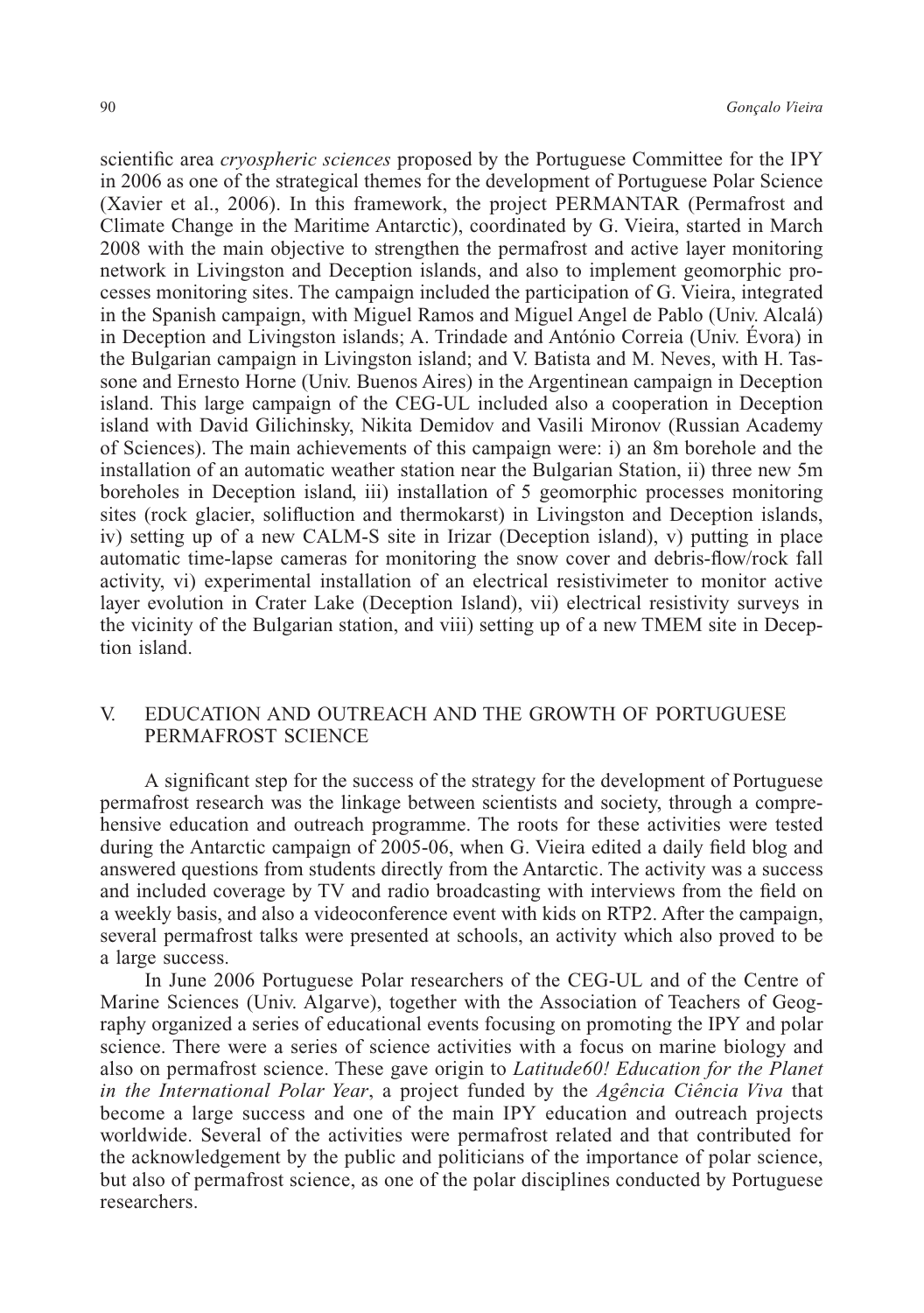The main education and outreach activities promoted in the framework of Latitude60! focusing on permafrost were the following:

- Talks by permafrost scientists in schools (from kindergarten to University level), in associations and public lectures promoted by municipalities;
- Expedition blogs updated daily from the Antarctic by permafrost scientists and young researchers;
- Activity "Ask a polar scientist" with answers from the Antarctic;
- Exhibition on five major shopping centres about the International Polar Year with an emphasis on Antarctic permafrost drilling displayed;
- Films on Portuguese permafrost research with copies available free of charge for schools and in the Internet ("Further South. Searching for the Antarctic frozen ground" and "Permafrost! Polar science at 62ºS");
- Field stages for high school students in the Serra da Estrela with Polar Scientists;
- Permafrost education and outreach workshops during the Polar Science Weekend, a large event at the Pavilion of Knowledge in Lisbon in 2008 that joined over 6 500 visitors;
- Scientific advising to the writers Ana Maria Magalhães and Isabel Alçada for the novel "Uma aventura no alto mar", where the heroes meet Portuguese permafrost scientists working in the Antarctic.

# VI. CONCLUSION. THE CONSOLIDATION OF PORTUGUESE ANTARCTIC PERMAFROST RESEARCH

The last decade and the IPY corresponded to an enormous increase in Portuguese permafrost research. The emphasis has been on developing the research effort, especially on monitoring permafrost and its relationship to climate change, but also on increasing the national critical mass on the subject. The strategy has been twofold: i) enlarging the number of senior researchers from different institutions of excellence (i.e. CEG-UL, CGUL and CGE); and also ii) by investing on a new generation of polar scientists. The later has been one of the main objectives of the Portuguese Committee for the IPY, not only for permafrost science, but also for other polar disciplines.

The activities mentioned in this paper benefited from public and private funding, support and from all the science-driven effort put together in the framework of the 4th International Polar Year. However, it is important to notice that this success story results also from the close linkage between outreach, education and high quality science in a marvellous environmental setting such as the Antarctic.

#### ACKNOWLEDGEMENTS

The advance of Portuguese research on Antarctic permafrost was the result of a direct and indirect effort of a large number of people and institutions. First of all, I would like to thank to my colleague and friend Miguel Ramos, who invited me for the Antarctic campaign of 1999-2000 and was the responsible for my Antarctic disease. I thank the full support of António de Brum Ferreira to my involvement on Antarctic research and also, to a large extent, for my background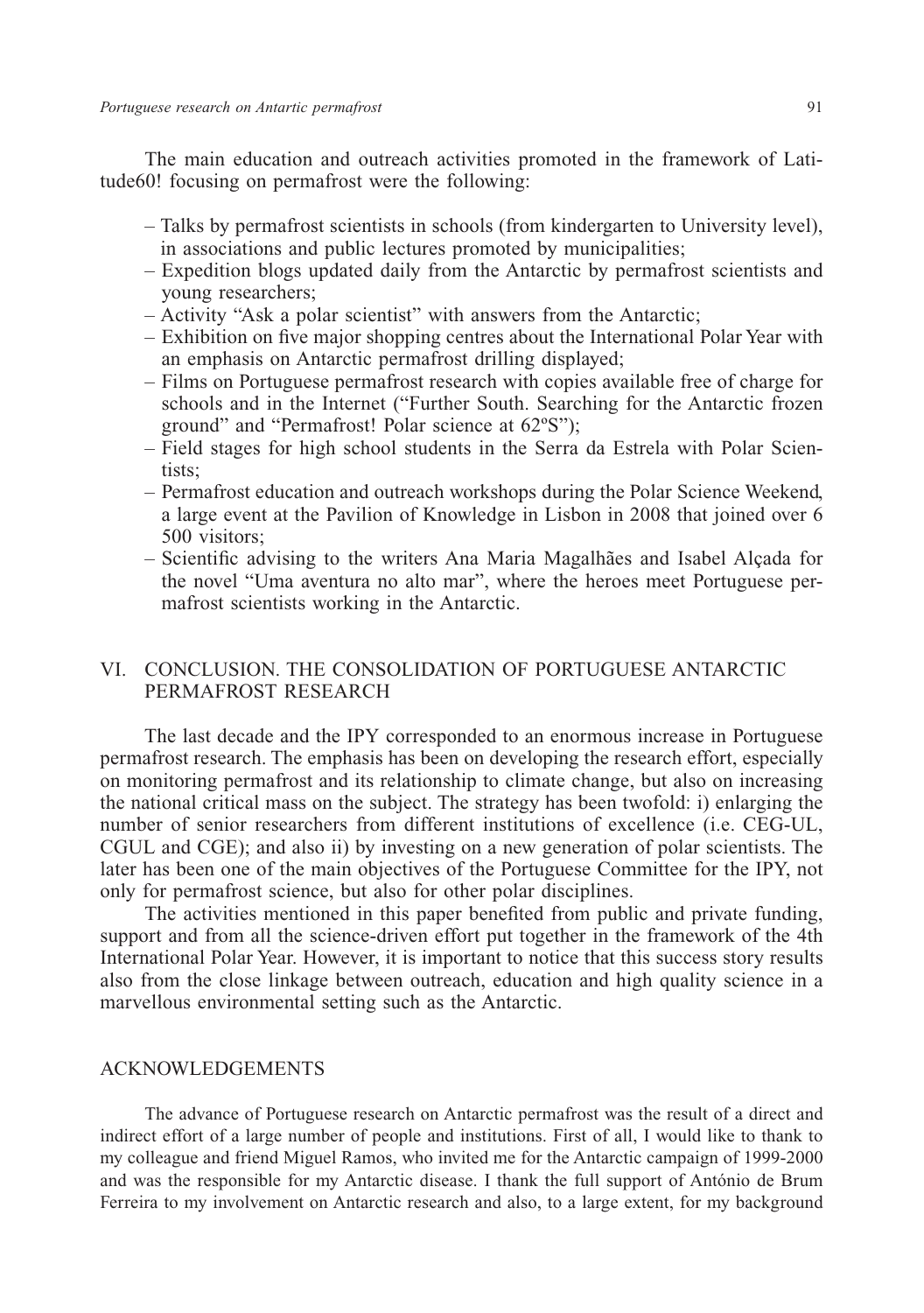on periglacial geomorphology. I would like also to express my most sincere gratitude to my colleagues and students which participated in the Antarctic campaigns, contributing to the consolidation of this project: A. Trindade, A. Correia, M. Neves, R. Melo and V. Batista, as well as those that at CEG-UL more supported our work, directly or indirectly: A. Ferreira, A. Salomé, C. Mora, J. Verde, M. Fragoso, M.J. Rocha and P. Ferreira. I am grateful to Jerry Brown, past IPA President for his support in promoting our research and in getting us more involved in IPA. P. Miranda and F.Santos (CGUL) showed an early interest on the Antarctic permafrost project and got involved, providing a wider breadth to our research. Other researchers and colleagues have been important players in the development of Portuguese Antarctic permafrost research: A. Canário, A. Hassler, A. Abrahmov, A. Rocha-Campos, A. Soares, C. Hauck, C. Teixeira, D. Carlson, D. Gilichinsky, D. Tomé, E. Dutra, E. Serrano, E. Horne, G. Barriga, H. Tassone, I.l Gomes, J. Boelhouwers, J. Bockheim, J. López-Martinez, J.B. Saldanha, J.L. Zêzere, J. J. Blanco, L. Mendes-Victor, M. Hoelzle, M. Blètry, M. A.l Hidalgo, M. Angel de Pablo, M. Jarov, N. Munro, N. Demidov, P. Filipe, P. Almeida e Sousa, P. Blètry, P. Carvalho, R. Salmon, R.Bell, R. Kenderova, S. Gruber, S. Ferreira, S. Modev, V. Gomes, V. Mironov, V. Soromenho Marques and Y. Yordanov.

My gratitude is also due to José Xavier for his involvement in the IPY and for his great work in promoting Portuguese science abroad. Despite not being a permafrost scientist, he is one of the big names in the IPY and has contributed significantly for the consolidation of our group.

The Spanish Antarctic Programme has been a key element in the success of Portuguese Antarctic permafrost research and gave full support to our joint activities with the University of Alcalá. Thanks are due to Manuel Catalán, Margarita Yela and Miguel Angel Ojeda. Christo Pimpirev (Bulgarian Antarctic Institute) opened us the doors of the Bulgarian Antarctic Station and enabled the development of a strong collaboration between Portugal and Bulgaria and A. Caselli (University of Buenos Aires) has been responsible for our integration in the Argentinean Antarctic Campaigns and for the collaboration on volcanism and permafrost that has developed since then.

João Sentieiro's (FCT) direct involvement and support to our group activities and to IPY Portugal has been crucial, as well as Isabel Mendonça de Carvalho, a key liaison element at the FCT. Ana Noronha, Rosália Vargas (*Ciência Viva*) and António Gomes da Costa (*Pavilhão do Conhecimento*) gave us important suggestions and provided the resources needed for the success of our education and outreach programme.

The Fundação para a Ciência e a Tecnologia (MCTES) funded and supported widely the Portuguese IPY Committee and also permafrost research, through science projects, the FACC and grants. The *Agência Ciência Viva* funded the project Latitude60!. The *Programa Gulbenkian Ambiente* funded the project PERMADRILL-2007. Hilti Portugal offered drilling equipment and Honda Portugal a power generator. *Caixa Geral de Depósitos* funded two grants included in the 6-grant package "New Generation of Polar Scientists – Caixa Carbono Zero".

The *Parque Natural da Serra da Estrela* and especially F. Matos and M. Paz Moura, together with the Municipality of Guarda and the *Centro de Estudos Ibéricos* supported the organization of the 1st Iberian Conference of the IPA

Finally, to my family I have no words to express my gratitude. They have had an infinite patience and fully supported my involvement in the very long process of the IPY lasting for almost 5-years. Sebastião, Matias and Carla: thanks for everything!

FACC-FCT funded the travel expenses of Portuguese researchers in the campaigns of 1999-00, 2005-06, 2006-07, 2007-08 and 2008-09, as well as part of the equipment in the campaign 2007-08. The drilling in 2007-08 was funded by project PERMADRILL (*Programa Gulbenkian Ambiente*). The Antarctic campaign of 2008-09 was funded by the FCT project PERMANTAR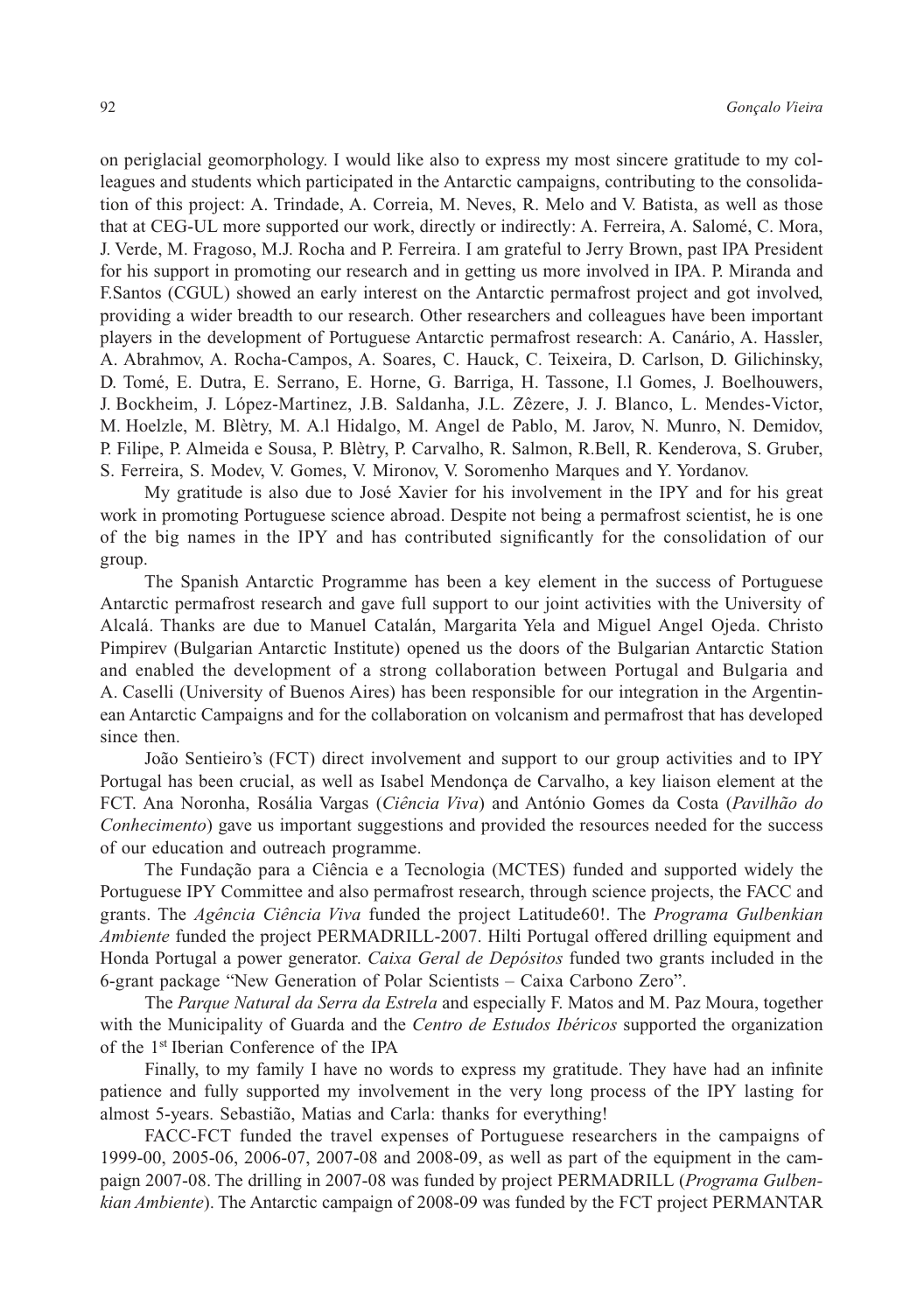(PTDC/CLI/70020/2006). Education and outreach project Latitude60! was funded by *Agência Ciência Viva*, FEDER and POCI 2010.

#### REFERENCES

- Daveau S (1978) Le périglaciaire d'altitude au Portugal. *Colloque sur le périglaciaire d'altitude du domaine méditerranéen et ses abords*, Estrasburgo: 63-78.
- Daveau S (1973) Quelques exemples d'évolution quaternaire des versants au Portugal. *Finisterra Revista Portuguesa de Geografia,* VIII(15): 5-47.
- Ferreira A B (1993) Manifestações geomorfológicas glaciárias e periglaciárias em Portugal. *In* Carvalho G S, Ferreira A B, Senna-Martínez J C (Eds.) *O Quaternário em Portugal: balanço e perspectivas*. A.P.E.Q., Ed. Colibri: 75-84.
- Ferreira A B (1985) Influência de climas frios na morfogénese quaternária da região a norte de Lisboa. *Actas da I Reunião do Quaternário Ibérico*, Lisboa, I: 85-103.
- Ferreira A B (1981) Manifestações periglaciárias de altitude na ilha da Madeira. *Finisterra Revista Portuguesa de Geografia*, XVI(32): 213-229.
- Ferreira A B, Rodrigues M L, Vieira G T (2000) Manifestações herdadas e actuais de climas frios em Portugal. *In* Peña Monné J L, Sánchez Fabre M, Lozano Tena M V (Eds.) *Procesos y formas periglaciares en la montaña mediterránea.* Teruel: 161-190.Gómez Órtiz, A.; Vieira, G. La investigación en geomorfologia glaciar en España y Portugal. *Finisterra – Revista Portuguesa de Geografia*, 82: 119-137.
- Hauck C, Vieira G, Gruber S, Blanco J J, Ramos M (2007) Geophysical identification of permafrost in Livingston Island, Maritime Antarctic. *Journal of Geophysical Research,* 112: F02S19, doi:10.1029/2006JF000544.
- Ramos M, Hassler A, Vieira G, Hauck C, Gruber S (2009) Setting up boreholes for permafrost thermal monitoring on Livingston Island in the Maritime Antarctic. *Permafrost and Periglacial Processes,* 20: 57-64. DOI: 10.1002/ppp.635.
- Ramos M, Vieira G (2003) Active layer and permafrost monitoring in Livingston Island, Antarctic. First results from 2000 and 2001. *In* Phillips M, Springman S M, Arenson L U (Eds.) *Permafrost*. Proceedings of the Eight International Conference on Permafrost, 21-25 July 2003, Zurich, Switzerland, Balkema – Swets & Zeitlinger, Lisse: 929-933.
- Ramos M, Vieira G, Crespo F, Bretón L (2002) Seguimiento de la evolución temporal del gradiente térmico de capa activa en las proximidades de la B.A.E. Juan Carlos I (Antártida). *In* Serrano E, García A (Eds.) *Periglaciarismo en montaña y altas latitudes*. Dep. Geografia, Univ. Valladolid: 257-276.
- Vieira G T (1999) Coarse sand accumulations in granite mountains: the case-studies of the Serra do Gerês and Serra da Estrela (Portugal). *Zeitschrift für Geomorphologie*, Suppl.-Bd., 119: 105-118.
- Vieira G T (1996) A acção dos pipkrakes na morfogénese actual na Serra do Gerês. *Finisterra Revista Portuguesa de Geografia*, XXXI(61): 3-28.
- Vieira G T, Cordeiro A M R (1998) Geomorfologia periglaciária em Portugal: estado do conhecimento. *In* Gómez Órtiz A, Salvador Franch F, Schulte L, García Navarro A (Eds.) *Procesos biofisicos actuales en medios frios*. Estudios recientes, Publ. Universitat de Barcelona, Barcelona: 347-371.
- Vieira G, Ramos M (2003) Geographic factors and geocryological activity in Livingston Island, Antarctic. Preliminary results. *In* Phillips M, Springman S M, Arenson L U (Eds.) *Permafrost*.